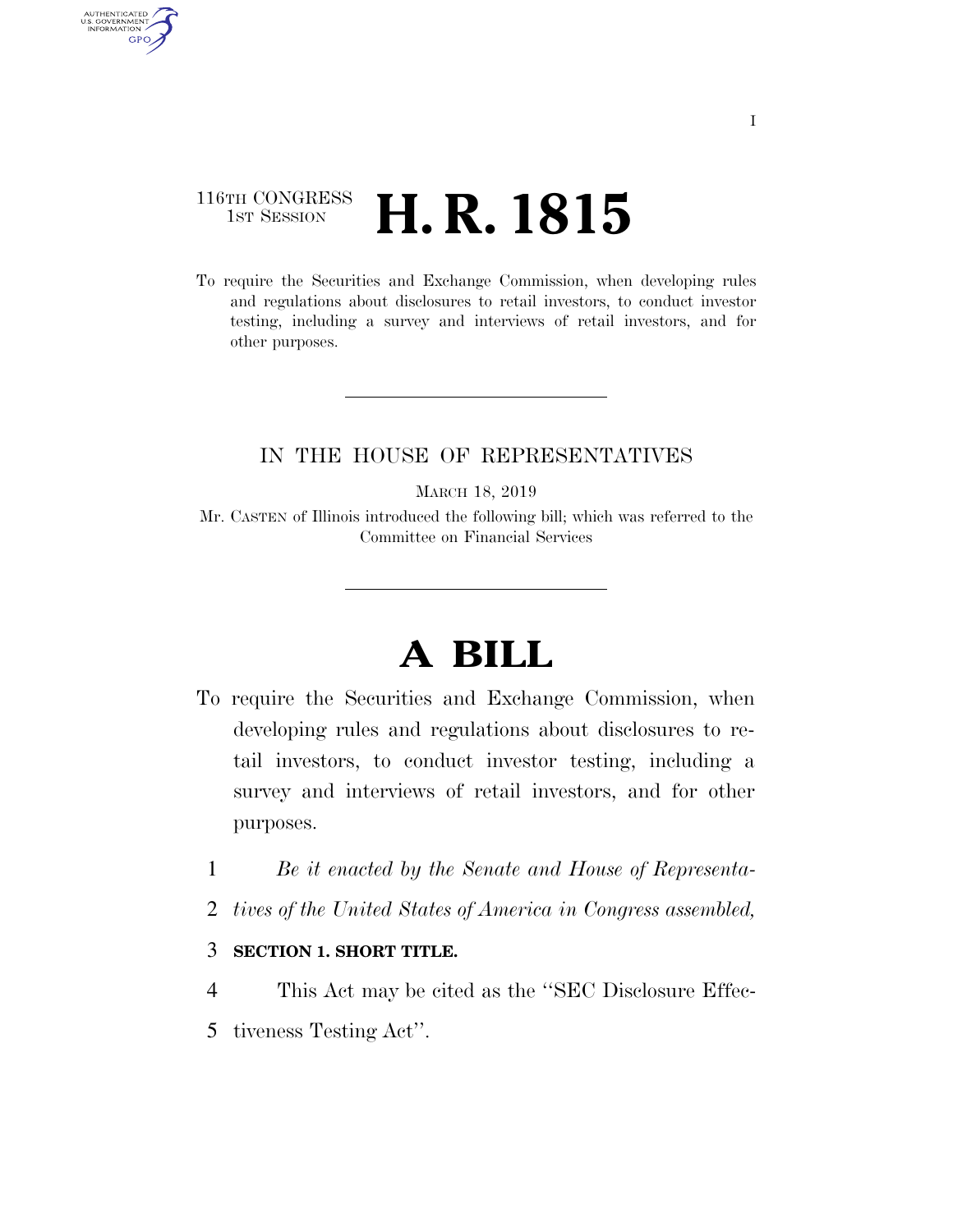#### **SEC. 2. DISCLOSURE TESTING.**

 (a) IN GENERAL.—Section 23(a) of the Securities Exchange Act of 1934 is amended by adding at the end the following:

"(4) INVESTOR TESTING.—

 ''(A) IN GENERAL.—The Commission, prior to making any rule or regulation pursuant to any pro- vision of the securities laws which would designate documents or information to be provided to a retail investor, shall engage in investor testing to assess whether designating such documents or information will achieve the purpose intended by the Commis-sion.

 ''(B) CONTENTS.—Investor testing conducted pursuant to subparagraph (A) shall include the fol-lowing:

17 ''(i) Qualitative testing in the form of one- on-one cognitive interviews of retail investors about documents or information, or samples of such documents or information, to be provided.

21 ''(ii) A nationwide survey of retail inves- tors, designed to complement the interviews under clause (i), on—

24  $\frac{1}{2}$  (I) the usefulness of such documents or information, or samples of such docu-ments or information;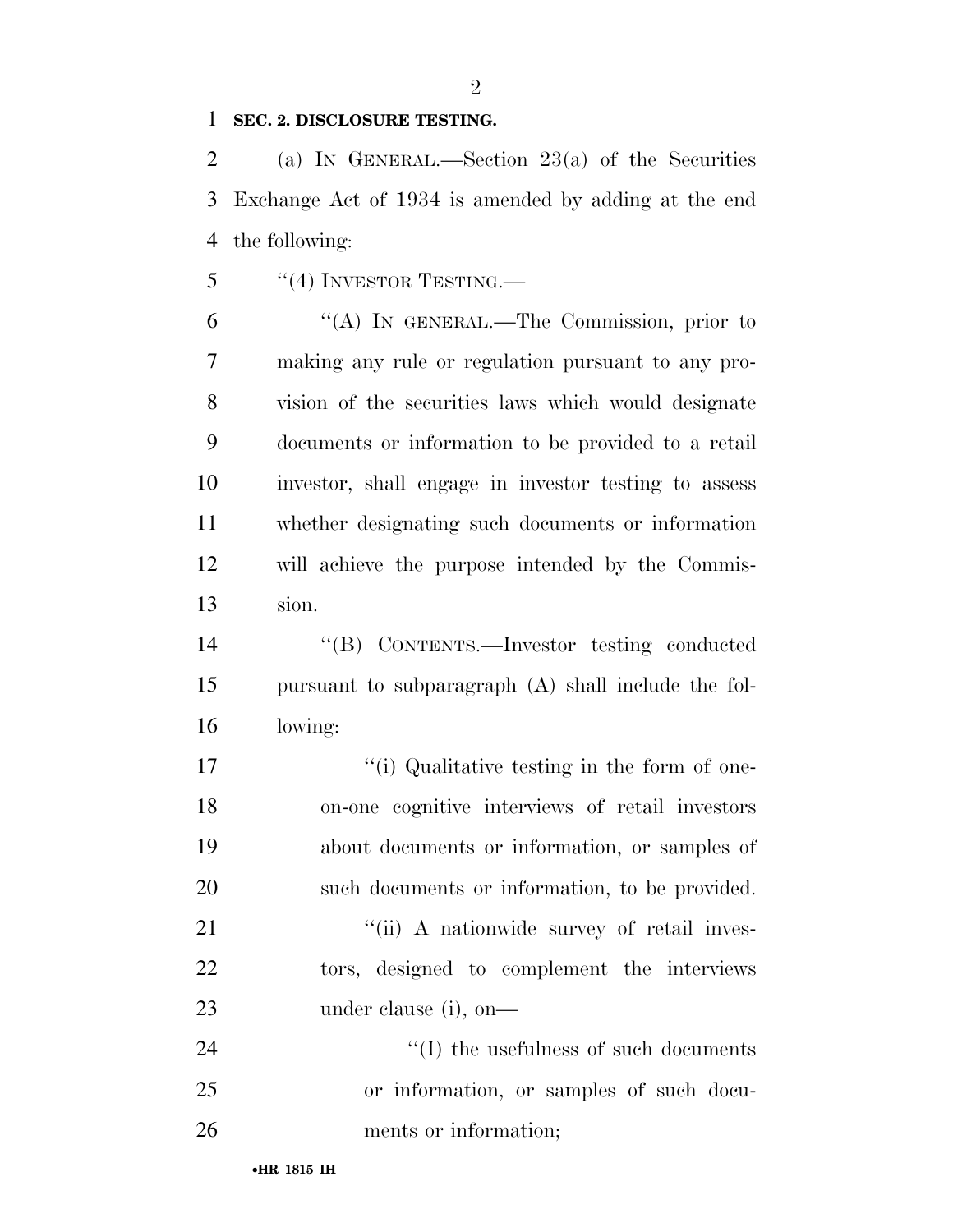| $\mathbf{1}$   | $``(II)$ the proposed format of such doc-              |
|----------------|--------------------------------------------------------|
| $\overline{2}$ | uments or information, or samples of such              |
| 3              | documents or information; and                          |
| $\overline{4}$ | "(III) delivery preferences of such                    |
| 5              | documents or information, or samples of                |
| 6              | such documents or information.                         |
| 7              | "(iii) Analysis and publication in the Fed-            |
| 8              | eral Register of the results of the survey and         |
| 9              | interviews.                                            |
| 10             | "(iv) An opportunity for the public to com-            |
| 11             | ment on such results published in the Federal          |
| 12             | Register.                                              |
| 13             | "(C) SUBSTANTIVE CHANGES.—If the Commis-               |
| 14             | sion, in the period between engaging in investor test- |
| 15             | ing and publishing a final rule, makes substantive     |
| 16             | changes to such rule that the Commission deter-        |
| 17             | mines would have a significant impact on investors,    |
| 18             | the Commission shall again engage in investor test-    |
| 19             | ing.".                                                 |
| 20             | (b) PRIOR RULES.-                                      |
| 21             | (1) IN GENERAL.—For any final rule or regula-          |
| 22             | tion issued by the Securities and Exchange Commis-     |
| 23             | sion (in this subsection referred to as the "Commis-   |

pursuant to any provision of the securities laws (as

sion'') before the date of the enactment of this Act,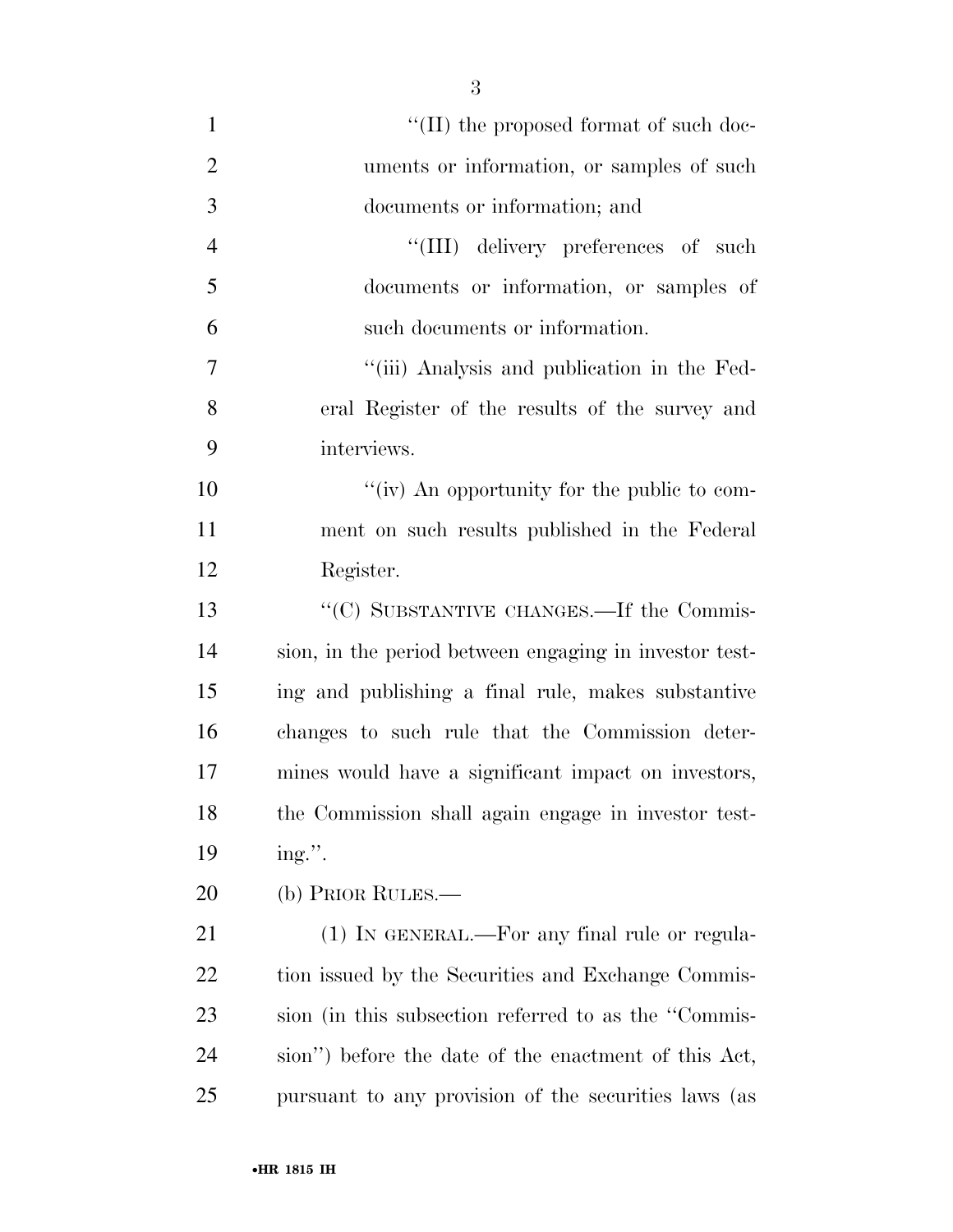| $\mathbf{1}$   | such term is defined in section $3(a)$ of the Securities |
|----------------|----------------------------------------------------------|
| $\overline{2}$ | Exchange Act of 1934) which designates documents         |
| 3              | or information to be provided to a retail investor,      |
| $\overline{4}$ | the Commission shall perform investor testing that       |
| 5              | includes the contents described in section $23(a)(4)$ of |
| 6              | the Securities Exchange Act of 1934.                     |
| 7              | (2) SCHEDULE.—The Commission shall, not                  |
| 8              | later than 6 months after the date of the enactment      |
| 9              | of this Act, establish a schedule for completing any     |
| 10             | investor testing required under paragraph (1) that       |
| 11             | prioritizes testing of any final rules and regulations   |
| 12             | that designate documents or information central to       |
| 13             | retail investor decision making.                         |
| 14             | (3) REPORT.—The Commission shall issue a re-             |
| 15             | port to Congress each year containing the following:     |
| 16             | (A) The status of any investor testing re-               |
| 17             | quired under paragraph (1).                              |
| 18             | (B) The results of any investor testing                  |
| 19             | completed under paragraph (1).                           |
| 20             | (C) Any priorities the Commission has,                   |
| 21             | based on results of investor testing required by         |
| 22             | paragraph $(1)$ , for-                                   |
| 23             | (i) revising or eliminating any final                    |
| 24             | rule or regulation designating documents                 |